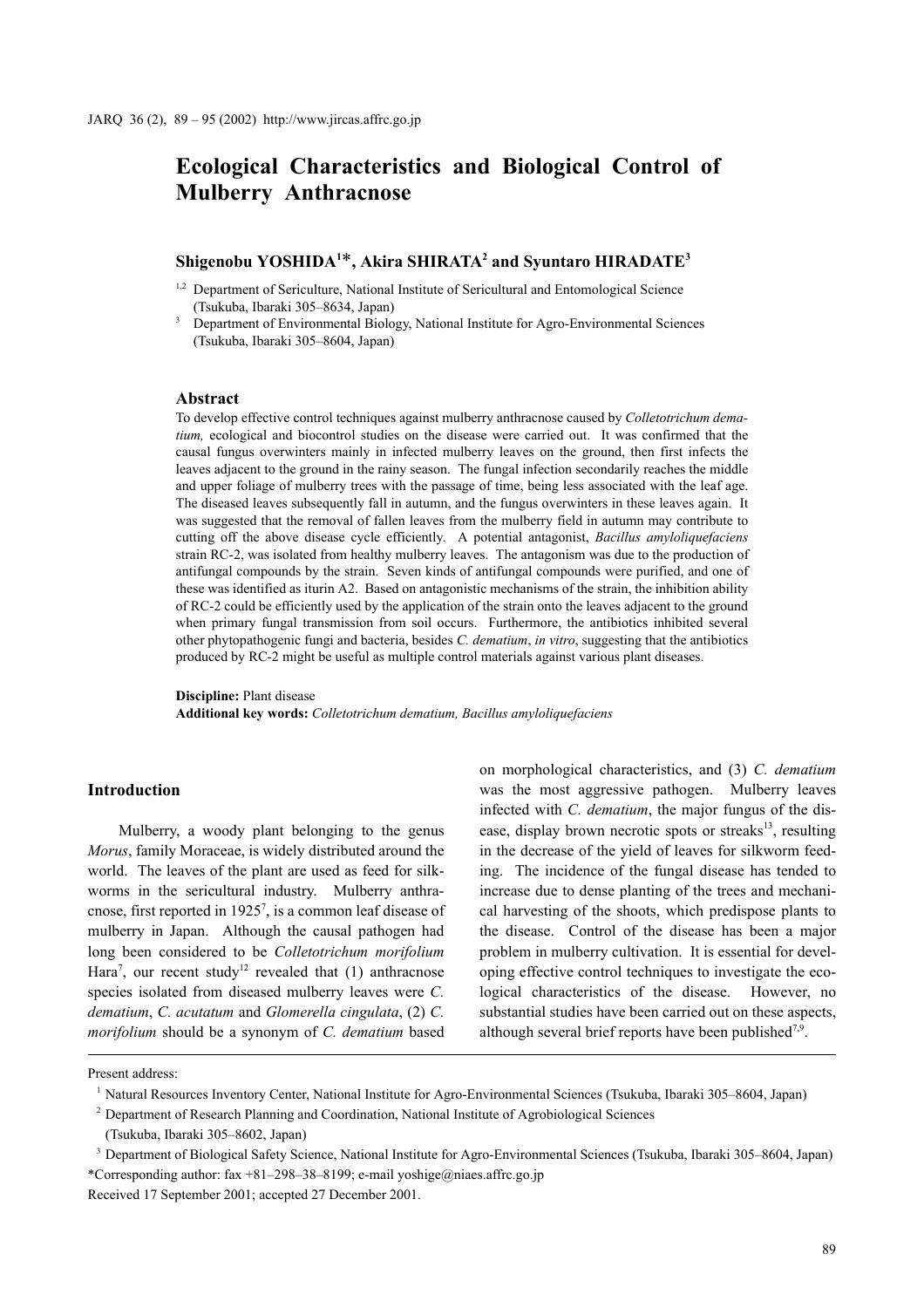In addition, integrated control techniques including chemical and biological control have recently been developed from an ecological and economic point of view for various plant diseases worldwide<sup>1</sup>. Nevertheless, no biocontrol studies on mulberry anthracnose using antagonistic microorganisms had been conducted hitherto.

In this paper, we reviewed the ecological characteristics of *C. dematium* determined in our recent studies, and described a potential biocontrol agent against the fungal disease, *Bacillus amyloliquefaciens* RC-2, isolated from healthy mulberry leaves. Also, we discussed the beneficial effect of application methods of the antagonistic microorganism on the suppression of anthracnose, based on the ecological characteristics of the disease and antagonistic mechanisms of the strain.

## **Annual development of anthracnose in mulberry trees**

To analyze the annual development of mulberry anthracnose caused by *C. dematium* in mulberry trees, changes in the occurrence of anthracnose were surveyed in individual mulberry trees at fixed points from August 1993 to November 1995 in a mulberry field located at the National Institute of Sericultural and Entomological Science. In the surveys conducted each year, the onset of anthracnose symptoms was observed from late June to mid-July, which corresponds to the rainy season in the region, and the disease occurred only on leaves located near the ground. The disease became more frequent in August each year. Fig. 1 shows the number of diseased leaves at 3 different heights above the ground (lower, 0– 50 cm; middle, 51–120 cm; upper, above 121 cm) per mulberry tree. The disease in August was mostly observed in the lower foliage each year. Infection reached the middle and upper foliage within one or two months. The total number of infected leaves increased, being maximum in November each year, although the incidence varied with the year of the survey. In addition, the severity of the infection was greater in the lower foliage than at other positions of the leaves in all the surveys.

When the naturally diseased leaves were observed on each shoot forming 3 different angles (ca. 0º, 45º and 90º to the ground) on the trees in October in both 1993 and 1994, most of the leaves of only the shoots parallel to the ground were severely infected regardless of the leaf age<sup>14</sup>. On shoots forming a  $45^{\circ}$  or  $90^{\circ}$  angle with the ground, the disease was sparsely observed from the middle to old leaves, whereas field inoculation tests $14$  showed that young leaves were more susceptible to *C. dematium* than older leaves attached at lower positions of the shoots.



#### **Fig. 1. Average number of leaves with symptoms of anthracnose per mulberry tree at fixed points of mulberry field**

A: Spring-pruned trees (all the shoots were cut at the trunks in March),

B: Summer-pruned trees (all the shoots were cut at the trunks in March and June).

Diseased leaves were counted at 3 different heights of the leaves above the ground. The counting was performed once a month from August to November in each year.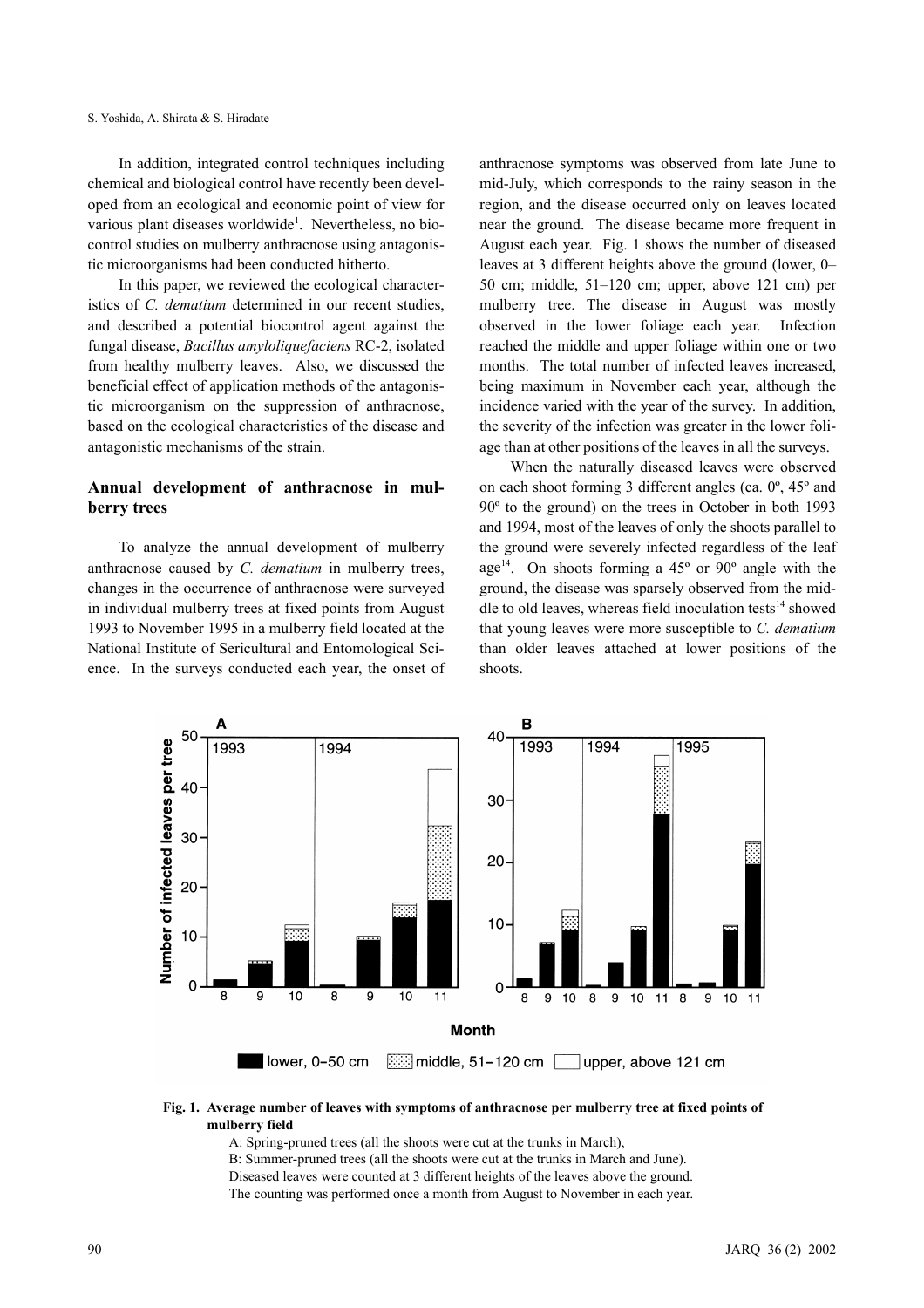The above surveys and results indicated that the development of anthracnose proceeded as follows: (1) the mulberry pathogen overwinters in or on the soil as the source of primary infection, and the infection starts from the leaves close to the ground in the following year; (2) the anthracnose symptoms first occur on lower foliage and subsequently reach the upper foliage on trees. Thus, the disease spreads from lower to upper leaves although younger leaves appear to be more susceptible.

## **Survival of** *C. dematium* **in soil and infected mulberry leaves**

As described in the above section, it appears that the causal pathogen, *C. dematium*, overwinters in or on soil. Several reports have indicated that pathogens can overwinter on or in soil in some forms, such as infested debris, and overwintered inocula play an important role as primary infection source in *Colletotrichum* spp.3,5,10. Hence, we determined the possible source of primary inoculum of *C. dematium* under field conditions. Studies were focused on conidia in soil since the conidia of several anthracnose pathogens play a significant role as secondary inoculum<sup>2,4</sup>. Tests were also conducted using infected leaves, because numerous mulberry leaves remained in the field until the following spring.

Conidia or infected mulberry leaves were mixed with soil and placed on the ground, indoors, or outdoors under a roof protected from rain and snow in early December. The viability of the conidia on the ground declined rapidly, and the fungus could not be detected within 65 days<sup>16</sup>. This suggests that the conidia of *C*. *dematium* mostly fail to overwinter in soil under field conditions and are not likely to be a significant primary source of inoculum. Conversely, the fungus remained viable for at least 150 days in infected and latently infected leaves under field conditions<sup>16</sup>. In addition, laboratory experiments revealed that the fungus in infected leaves survived for at least 90 days at 25 and 35ºC and for 600 days at 0ºC16. Thus, *C. dematium* is considered to survive mainly in fallen mulberry leaves in winter, which become a source of primary inoculum in the following year.

#### **Biological control of mulberry anthracnose**

Mulberry anthracnose has usually been controlled with chemical fungicides, such as thiophanate-methyl. However, the application of chemicals should be reduced to preserve the agro-ecosystems. We attempted to develop a new control strategy using an antagonistic bacterium as a substitute for the fungicide.

Among the bacteria isolated from healthy mulberry leaves, a bacterial strain RC-2 was selected as a candidate for the antagonism, because it was most inhibitory on the growth of *C. dematium in vitro* and due to the development of anthracnose symptoms *in vivo* (Fig. 2). Using a bacterial identification kit (API 50 CHB test strip; Bio Merieux S. A., France), RC-2 was identified as *Bacillus amyloliquefaciens*. The inhibitory activity on the anthracnose symptoms on mulberry seedlings was due to the production of antifungal compounds by RC-2. When



**Fig. 2. Inhibition of anthracnose disease on mulberry seedlings by** *Bacillus amyloliquefaciens* **RC-2**  Right: Culture fluid of RC-2 was spread on the seedlings before spray-inoculation with a conidial suspension of *Colletotrichum dematium*. Left: Seedlings were inoculated with a conidial suspension, but not treated with RC-2. After 8 days, the seedlings wilted due to severe fungal infection.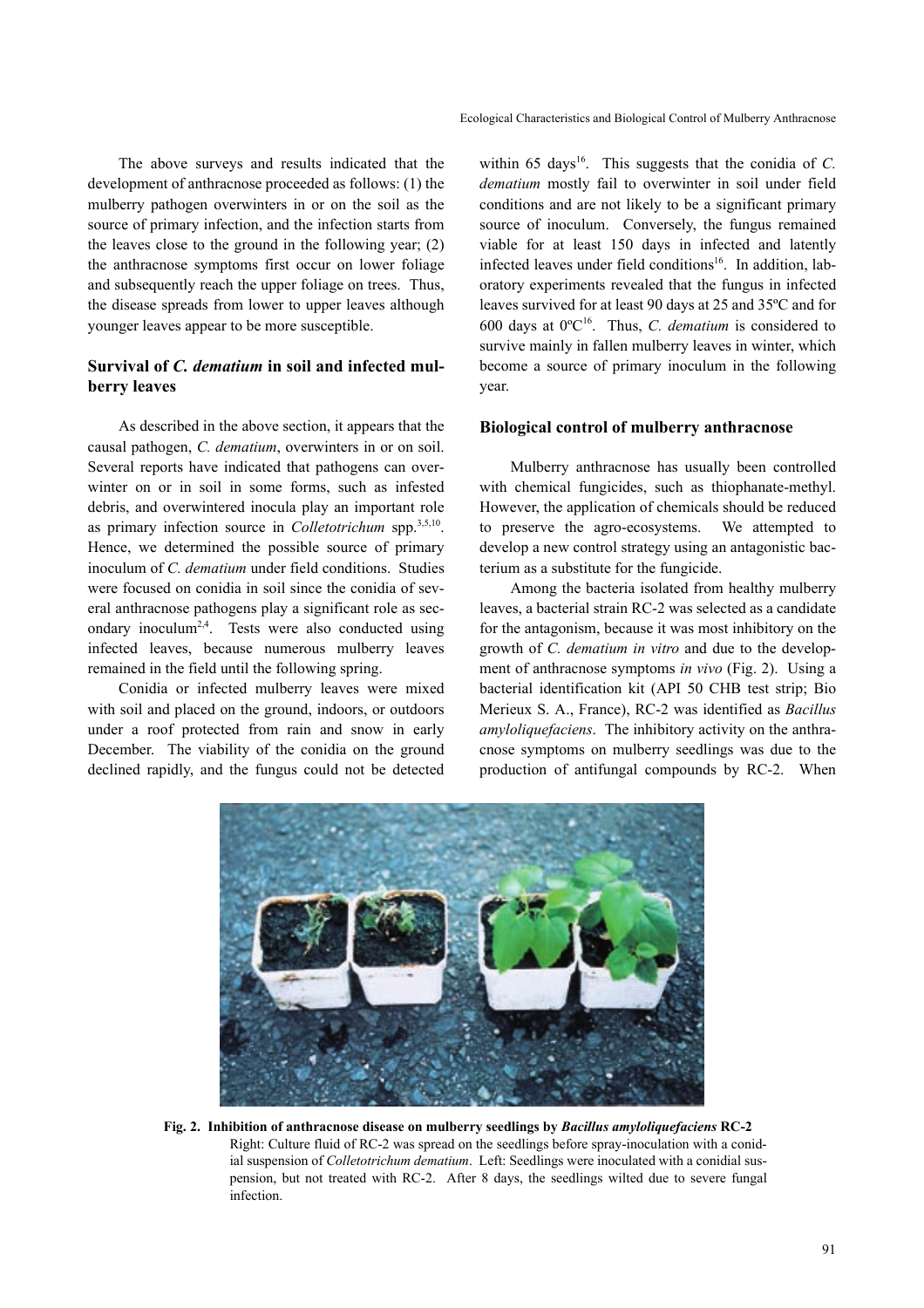aseptic culture filtrates of RC-2 were spread onto the leaves of mulberry trees just before inoculation with *C. dematium*, the development of anthracnose lesions on leaves was significantly inhibited, whereas treatment with washed bacterial cells did not inhibit the development of the symptoms (Fig. 3). The mechanisms of biocontrol are generally classified into competition, parasitism or predation, and antibiosis<sup>6</sup>. Antibiosis was involved in the inhibition of mulberry anthracnose by the strain RC-2. When the culture filtrate was applied onto the leaves before or after fungal inoculation, symptom development on the leaves was inhibited only when the filtrate was applied before fungal inoculation (Fig. 4). These findings suggest that the filtrate containing antifungal compounds exhibits a preventive effect on the disease. In addition, this preventive effect was confirmed to be due to the inhibition of conidial germination<sup>17</sup>.

Antifungal compounds produced by RC-2 in the culture filtrate were also found to inhibit the growth of several other phytopathogenic fungi and bacteria *in vitro*. The aseptic culture filtrate strongly inhibited the growth of *Agrobacterium tumefaciens, Clavibacter michiganensis* subsp. *michiganensis, Erwinia carotovora* subsp*.*



**Fig. 3. Anthracnose disease on mulberry leaves treated with fractions of shake-cultured** *Bacillus amyloliquefaciens* **RC-2**

> Treatments: 1, Whole culture; 2, Culture filtrate; 3, Washed bacterial cells; 4, Uncultured 0.5% polypeptone-PD broth (control); 5, No treatment (control). Leaves were treated 2 h before inoculation with a conidial suspension of *Colletotrichum dematium*. Each value represents the mean of 8 replicates. Bars represent standard error of the mean. The same letters in each column indicate the absence of a significant difference ( $P \leq 0.05$ ), according to Tukey's test.

*carotovora* and *Xanthomonas campestris* pv*. campestris* (Table 1), while the growth of 5 species of *Pseudomonas* was less inhibited. Growth inhibition by the filtrate was also observed with the phytopathogenic fungi, and the growth of *C. dematium* and *Glomerella cingulata* (mulberry anthracnose fungus), *Pyricularia oryzae* (rice blast fungus) and *Rosellinia necatrix* (mulberry white root rot fungus) was strongly inhibited. Thus, the antifungal substances showed a potential for the control of several fungal and bacterial diseases besides mulberry anthracnose.

The culture filtrate with a wide spectrum of antimicrobial activity was found to contain 7 compounds based on HPLC, FAB-MS and NMR analyses<sup>17</sup>. NMR spectra of compound 1, which gave the highest yield, showed that the chemical structure consisted of a cyclic peptide composed of 8 amino acids, as follows: ß-amino acid with straight- chain  $\rightarrow$ Asn  $\rightarrow$ Tyr  $\rightarrow$ Asn  $\rightarrow$ Gln  $\rightarrow$ Pro  $\rightarrow$ Asn  $\rightarrow$ Ser  $\rightarrow$ . Also, based on the FAB-MS



**Fig. 4. Inhibition of anthracnose disease on mulberry leaves treated with a culture filtrate of** *Bacillus amyloliquefaciens* **RC-2 before or after inoculation with** *Colletotrichum dematium*

> Hatched columns indicate treatment with culture filtrate of RC-2. Hatched columns under the horizontal axis indicate that no anthracnose lesions appeared on the leaves treated with the filtrate before the fungal inoculation, while hatched column above the axis shows the presence of lesions. White columns: Treatment with uncultured 0.5% polypeptone-PD broth (as control). \*\* Significant difference at the 1% level between RC-2-treated and control leaves, according to Mann-Whitney's U test. Each value represents the average of 5 replicates. Bars represent standard error of the mean.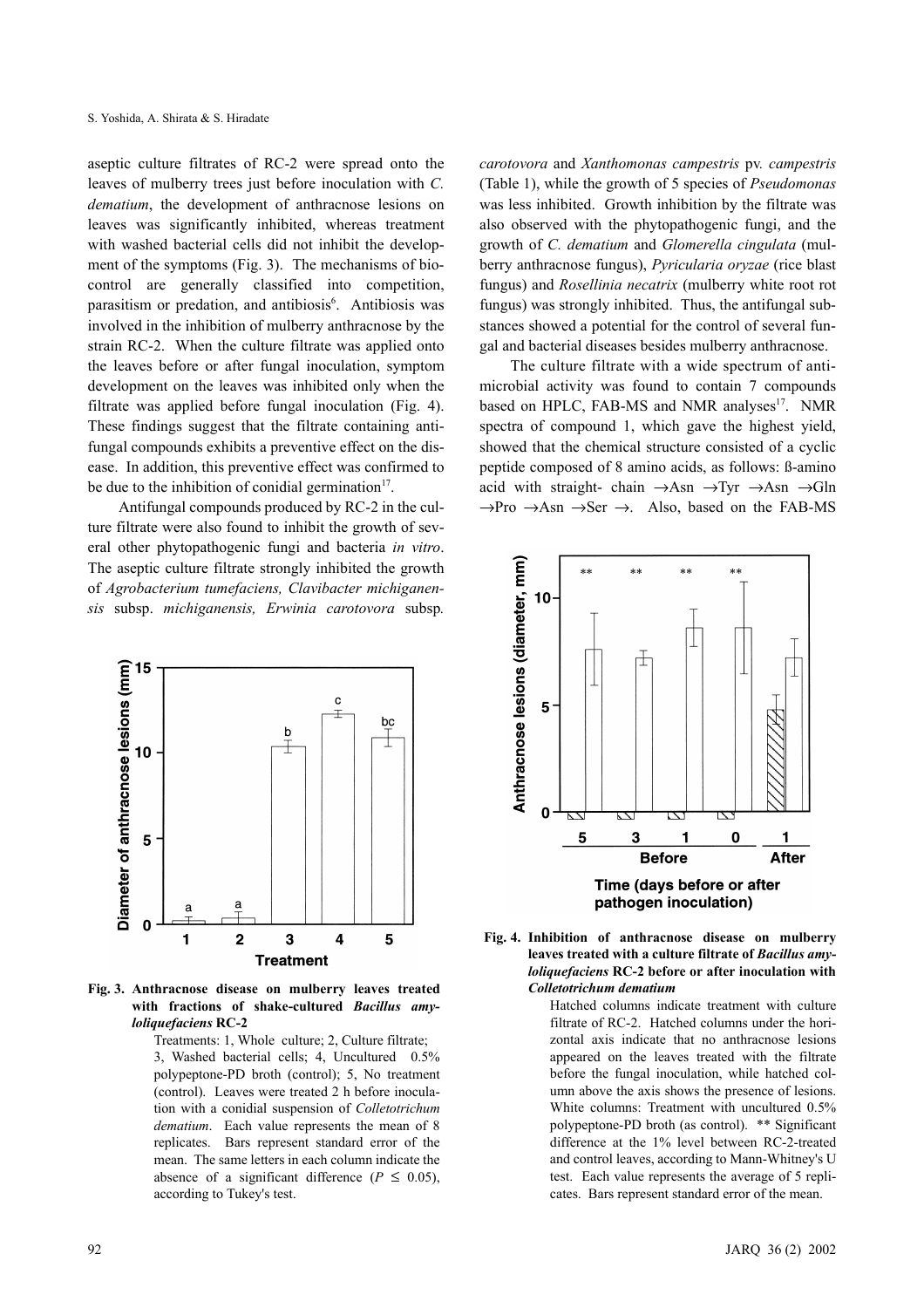| Microorganisms <sup>a)</sup>                   | Dilution of culture filtrate (-fold) <sup>b)</sup> |                |                |                      |
|------------------------------------------------|----------------------------------------------------|----------------|----------------|----------------------|
|                                                | $\mathbf{1}$                                       | $\overline{c}$ | $\overline{4}$ | Control <sup>c</sup> |
| Bacteria                                       |                                                    |                |                |                      |
| Agrobacterium tumefaciens                      | $26.7 \pm 1.0^{d}$                                 | $22.7 \pm 1.0$ | $19.7 \pm 0.7$ | <b>NI</b>            |
| Clavibacter michiganensis subsp. michiganensis | $12.0 \pm 0.5$                                     | $7.3 \pm 1.0$  | $5.7 \pm 0.3$  | NI                   |
| Erwinia carotovora subsp. carotovora           | $16.0 \pm 0.5$                                     | $13.3 \pm 0.3$ | $9.7 \pm 0.3$  | NI                   |
| Pseudomonas chichorii                          | $7.7 \pm 0.7$                                      | $2.7 \pm 1.2$  | NI             | NI                   |
| Pseudomonas marginalis pv. marginalis          | $9.0 \pm 0.5$                                      | $5.3 \pm 0.3$  | NI             | NI                   |
| Pseudomonas syringae pv. mori                  | $13.0 \pm 0.9$                                     | $6.7 \pm 0.7$  | NI             | NI                   |
| Pseudomonas tolaasii                           | $7.7 \pm 1.1$                                      | $4.3 \pm 1.8$  | NI             | <b>NI</b>            |
| Pseudomonas viridiflava                        | $10.7 \pm 0.3$                                     | $6.3 \pm 0.5$  | <b>NI</b>      | NI                   |
| Xanthomonas campestris pv. campestris          | 25.0                                               | $21.0 \pm 0.5$ | $16.3 \pm 0.7$ | NI                   |
| Fungi                                          |                                                    |                |                |                      |
| Bipolaris leersiae                             | NG <sup>e</sup>                                    | NG             | $3.0 \pm 1.3$  | $34.3 \pm 1.8$       |
| Colletotrichum acutatum                        | NG                                                 | NG             | $5.0 \pm 2.6$  | $30.3 \pm 0.3$       |
| Colletotrichum dematium                        | NG                                                 | NG             | NG             | $20.3 \pm 1.0$       |
| Diaporthe nomurai                              | NG                                                 | NG             | $1.7 \pm 1.4$  | $29.7 \pm 1.5$       |
| Fusarium lateritium f.sp. mori                 | $2.0 \pm 0.9$                                      | $7.0 \pm 1.4$  | $15.0 \pm 0.5$ | $23.7 \pm 0.5$       |
| Glomerella cingulata                           | NG                                                 | NG             | NG             | $40.3 \pm 0.3$       |
| Myrothecium roridum                            | NG                                                 | $1.0 \pm 0.8$  | $10.7 \pm 0.7$ | 15.0                 |
| Pyricularia oryzae                             | NG                                                 | NG             | NG             | $18.3 \pm 0.3$       |
| Rosellinia necatrix                            | NG                                                 | NG             | NG             | $23.7 \pm 1.5$       |
| Sclerotinia sclerotiorum                       | NG                                                 | NG             | $13.7 \pm 5.6$ | >90.0                |

**Table 1. Antimicrobial activity of the culture filtrate of** *Bacillus amyloliquefaciens* **RC-2**

a): All the isolates were preserved in our laboratory.

b): Culture filtrate obtained from an incubation mixture of 0.5% polypeptone-PD broth was filter-sterilized.

Undiluted filtrate taken as 1-fold.

c): Sterilized distilled water (20 µL) was placed as control.

d): Each value is the mean of 3 replicates of the diameter (mm) of the inhibition zone in the bacterial layer. Variance is given as the standard error of the mean. Activity was determined 1 day after treatment with the filtrate. Twenty  $\mu$ L of each dilution of the culture filtrate was placed on each bacterial layer of potato semi-synthetic agar. NI: No inhibition.

e): Each value is the mean of 3 replicates of the diameter (mm) of mycelial growth. Variance is given as the standard error of the mean. Activity was determined 3 days after placement of the filtrate. Twenty µL of each dilution of the culture filtrate was placed on each mycelial block  $(0.5-1.0 \text{ mm}^3)$  on a PSA plate. NG: No growth.

spectrum of compound 1, the molecular weight was found to be 1042. These chemical properties enabled to identify compound 1 as iturin A2 (Fig. 5), an antimicrobial cyclic peptide first isolated from *B. subtilis*<sup>8</sup>. Other compounds may also have a similar chemical structure to that of iturin A2, based on the NMR and FAB-MS spectra.



**Fig. 5. Chemical structure of iturin A2 produced by** *Bacillus amyloliquefaciens* **RC-2**

Iturin A2 is a cyclic peptide composed of 8 amino acids.

#### **Conclusions and future perspectives**

*Colletotrichum dematium*, the causal fungus of mulberry anthracnose, overwinters mainly in infected and latently infected mulberry leaves which remain in mulberry fields, and these leaves presumably become a source of primary inoculum. The primary inoculum first infects the lower leaves of mulberry trees in the rainy season. The infection appears to occur through fungusinfested soil; the propagules in soil may be disseminated to healthy plants within water droplets or by plowing<sup>15</sup>. Once anthracnose symptoms occur on the leaves near the ground, the disease reaches the middle and upper leaves of mulberry trees with time. The disease progression is opposite to the susceptibility of leaves on shoots. Diseased (and latently infected) leaves subsequently fall in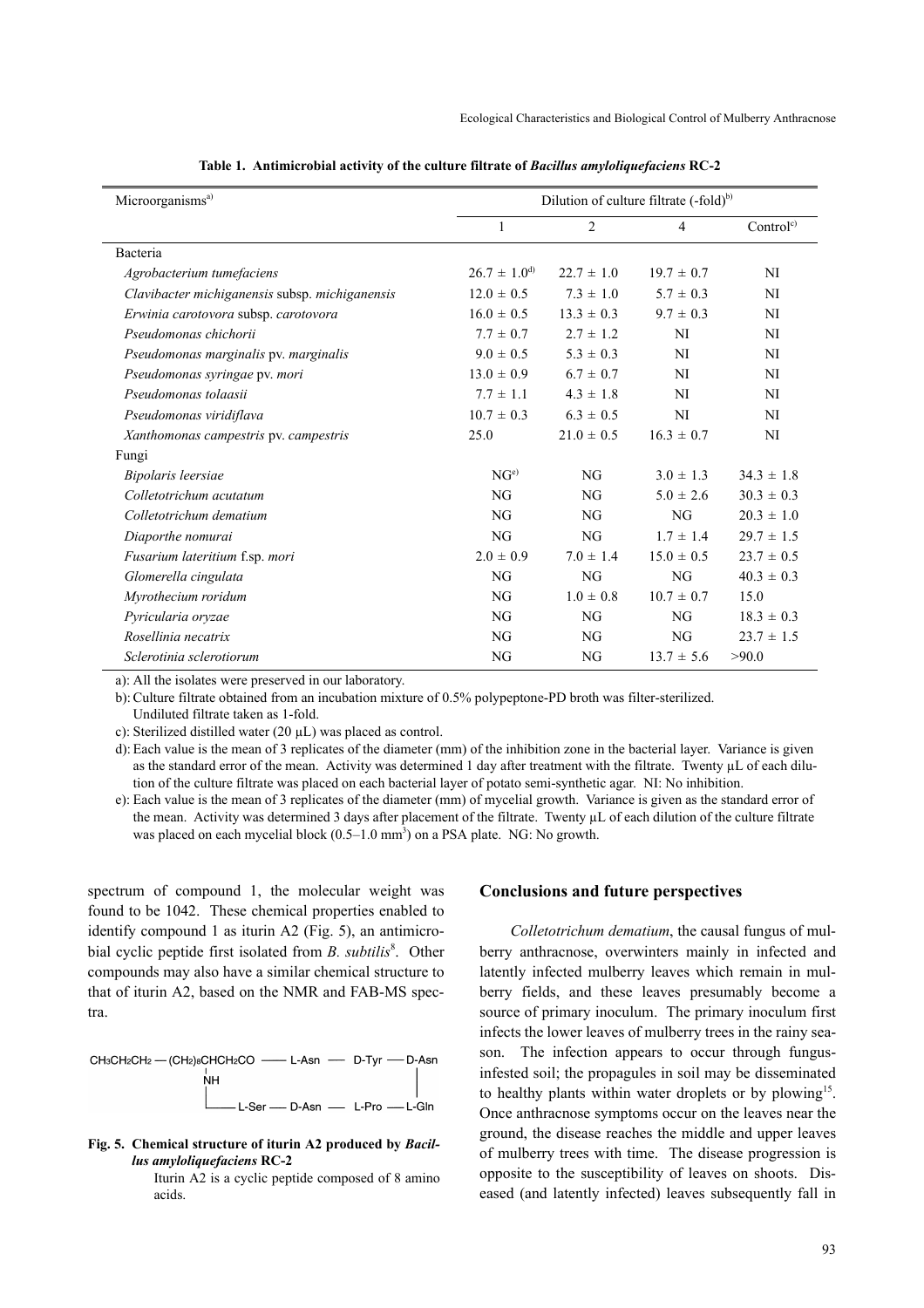

**Fig. 6. Putative life cycle of** *Colletotrichum dematium*

autumn, and the fungus overwinters in these leaves again. The putative life cycle of the fungus is depicted in Fig. 6. Based on the life cycle, the removal of fallen leaves from the mulberry field in autumn should interrupt the disease cycle efficiently, resulting in the prevention of the disease in the following year.

Using the potential antagonist (*B. amyloliquefaciens* strain RC-2) may also provide a new method of control of mulberry anthracnose. The strong prevention activity of the strain against the disease was due to the production of antimicrobial compounds, including iturin A2. Obviously, a single application of the bacterial materials could not completely suppress the disease since they do not suppress the causal fungus present in leaf tissues. Application of strain RC-2 onto mulberry leaves near the ground may suppress the primary infection from the soil. Though the form of the primary inoculum has not been identified in mulberry anthracnose, secondary conidia are likely to occur from the overwintering residues, as was the case with other *Colletotrichum* species<sup>11</sup>. The antibiotics of RC-2 strongly inhibit conidial germination of the fungus, which leads to the interruption of the disease cycle (Fig. 6). The antibiotics produced by strain RC-2 appear to be useful as a substitute for chemical fungicides to prevent the disease, by minimizing the total amount of fungicide application. Field experiments should be conducted to reveal the source of primary infection and to determine the effectiveness of strain RC-2 as a biocontrol agent against mulberry anthracnose. Furthermore, the antibiotics derived from RC-2 inhibited the mycelial growth of several taxonomically diverse phytopathogenic fungi and bacteria, in addition to *C. dematium*, indicating that the antifungal compounds in the filtrate exhibit a wide spectrum of antimicrobial activity. Thus, the antibiotics produced by RC-2 might be used as multiple control materials against various plant diseases.

### **References**

- 1. Baker, R. (1986): Biological control; An overview. *Can. J. Plant Pathol.*, **8**, 218–221.
- 2. Boudreau, M. A. & Madden L. V. (1995): Effect of strawberry density on dispersal of *Colletotrichum acutatum* by simulated rain. *Phytopathology*, **85**, 934–941.
- 3. Buchwaldt, L. et al. (1996): Windborne dispersal of *Colletotrichum truncatum* and survival in infested lentil debris. *Phytopathology*, **86**, 1193–1198.
- 4. Correll, J. C. et al. (1994): Economically important diseases of spinach. *Plant Dis.*, **78**, 653–660.
- 5. Dillard, H. R. & Cobb, A. C. (1998): Survival of *Colletotrichum coccodes* in infected tomato tissue and in soil. *Plant Dis.*, **82**, 235–238.
- 6. Fravel, D. R. (1988): Role of antibiosis in the biocontrol of plant diseases. *Annu. Rev. Phytopathol.*, **26**, 75–91.
- 7. Hara, K. (1925): Pathology of practical crops. Youkendo, Tokyo, 148–149 [In Japanese].
- 8. Isogai, A. et al. (1982): Structures of ß-amino acids in antibiotics iturin A. *Tetrahedron Lett*., **23**, 3065–3068.
- 9. Kimura, K. (1979): The illustration of mulberry diseases in Japan. Kenpakusya, Tokyo, 79–80 [In Japanese].
- 10. Norman, D. J. & Strandberg, J. O. (1997): Survival of *Colletotrichum acutatum* in soil and plant debris of leatherleaf fern. *Plant Dis*., **81**, 1177–1180.
- 11. Vizvary, M. A. & Warren, H. L. (1982): Survival of *Colletotrichum graminicola* in soil. *Phytopathology*, **72**, 522–525.
- 12. Yoshida, S. et al. (1995): Anthracnose fungi, *Colletotrichum dematium, C. acutatum, Glomerella cingulata* isolated from diseased mulberry leaves and their pathogenicity. *Ann. Phytopathol. Soc. Jpn.*, **61**, 75–81 [In Japanese with English summary].
- 13. Yoshida, S. & Shirata, A. (1998): Mulberry Anthracnose. *In* Plant disease in Japan. ed. Kishi, K., Zenkoku